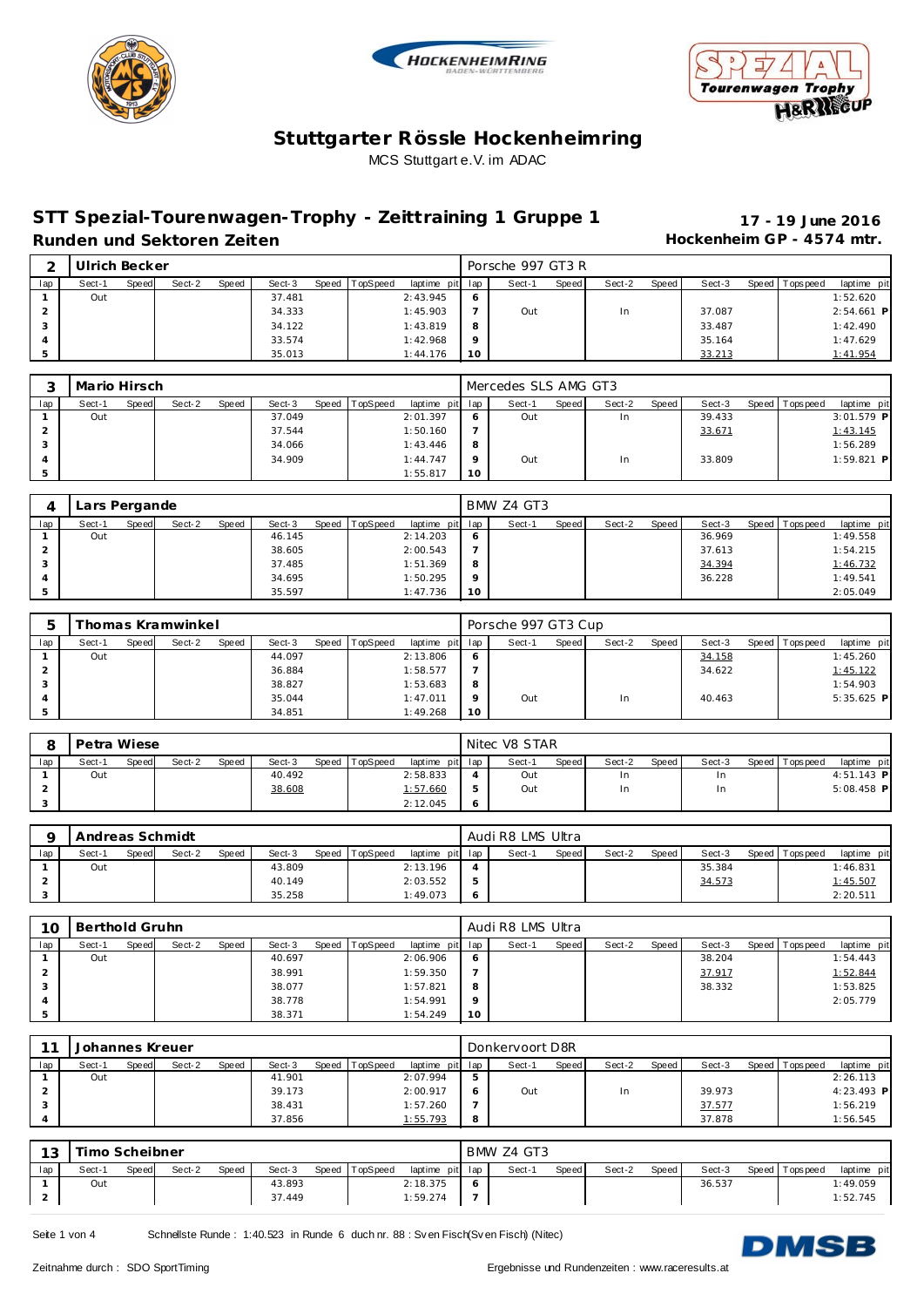





# **STT Spezial-Tourenwagen-Trophy - Zeittraining 1 Gruppe 1 17 - 19 June 2016**

Runden und Sektoren Zeiten **Munden und Sektoren Zeiten Hockenheim GP** - 4574 mtr.

|  | 36.595 | 1:49.651 | $\circ$<br>. . | Out | In | 34.911 | $3:46.051$ P |
|--|--------|----------|----------------|-----|----|--------|--------------|
|  | 34.303 | 1:45.908 | $\sim$         |     |    | 34.560 | 1:47.267     |
|  | 34.890 | 1:46.929 | 10             |     |    | 35.008 | 1:45.90C     |

| 15                       | Cathy Esch |       |        |       |        |                |                 |   | Subaru STI |       |        |       |        |                 |             |
|--------------------------|------------|-------|--------|-------|--------|----------------|-----------------|---|------------|-------|--------|-------|--------|-----------------|-------------|
| lap                      | Sect-1     | Speed | Sect-2 | Speed | Sect-3 | Speed TopSpeed | laptime pit lap |   | Sect-1     | Speed | Sect-2 | Speed | Sect-3 | Speed Tops peed | laptime pit |
|                          | Out        |       |        |       | 42.707 |                | 2:13.254        |   | Out        |       | 1n     |       | 41.037 |                 | 4:16.093 P  |
| $\overline{\phantom{a}}$ |            |       |        |       | 41.155 |                | 2:07.802        |   |            |       |        |       | 40.952 |                 | 2:06.010    |
|                          |            |       |        |       | 40.936 |                | 2:05.058        |   |            |       |        |       | 41.168 |                 | 2:06.987    |
|                          |            |       |        |       |        |                | 2:18.085        | 8 |            |       |        |       |        |                 |             |

| 16  | Jan van Es |       |        |       |        |       |          |                 |         | Porsche 993 GT2 |       |        |       |        |                |              |
|-----|------------|-------|--------|-------|--------|-------|----------|-----------------|---------|-----------------|-------|--------|-------|--------|----------------|--------------|
| lap | Sect-1     | Speed | Sect-2 | Speed | Sect-3 | Speed | TopSpeed | laptime pit lap |         | Sect-1          | Speed | Sect-2 | Speed | Sect-3 | Speed Topspeed | laptime pit  |
|     | Out        |       |        |       | 45.263 |       |          | 2:16.693        | $\circ$ |                 |       |        |       |        |                | 1:55.157     |
|     |            |       |        |       | 37.253 |       |          | 1:59.166        |         | Out             |       | In     |       | 36.301 |                | $2:57.480$ P |
|     |            |       |        |       | 36.375 |       |          | 1:51.606        | 8       |                 |       |        |       | 35.627 |                | 1:48.217     |
|     |            |       |        |       | 35.757 |       |          | 1:49.622        | $\circ$ |                 |       |        |       | 36.671 |                | 1:49.768     |
|     |            |       |        |       | 36.550 |       |          | 1:51.048        | 10      |                 |       |        |       |        |                | 1:59.584     |

| 18  | Ehninger-Ayasse<br>TopSpeed<br>Sect-2<br>Speed<br>Speed<br>Sect-3<br>Sect-1<br>Speed  <br>38.778<br>Out |  |  |  |        |  |  |                 |                | Audi RS4 |       |        |       |        |                 |             |
|-----|---------------------------------------------------------------------------------------------------------|--|--|--|--------|--|--|-----------------|----------------|----------|-------|--------|-------|--------|-----------------|-------------|
| lap |                                                                                                         |  |  |  |        |  |  | laptime pit lap |                | Sect-1   | Speed | Sect-2 | Speed | Sect-3 | Speed Tops peed | laptime pit |
|     |                                                                                                         |  |  |  |        |  |  | 2:00.021        | $\overline{5}$ |          |       |        |       | 36.953 |                 | 1:52.830    |
| ∠   |                                                                                                         |  |  |  | 36.942 |  |  | 1:54.324        | $\circ$        |          |       |        |       | 37.041 |                 | 1:53.631    |
| ు   |                                                                                                         |  |  |  | 36.929 |  |  | 1:52.960        |                |          |       |        |       | 36.964 |                 | 1:52.829    |
|     |                                                                                                         |  |  |  | 37.667 |  |  | 1:53.754        | 8              |          |       |        |       | 36.909 |                 | 1:53.599    |

| 19  | Bernhard Henzel |       |        |       |        |                |                 |          | Audi R8 LMS BE2 |       |        |       |        |                 |             |
|-----|-----------------|-------|--------|-------|--------|----------------|-----------------|----------|-----------------|-------|--------|-------|--------|-----------------|-------------|
| lap | Sect-1          | Speed | Sect-2 | Speed | Sect-3 | Speed TopSpeed | laptime pit lap |          | Sect-1          | Speed | Sect-2 | Speed | Sect-3 | Speed Tops peed | laptime pit |
|     | Out             |       |        |       | 43.128 |                | 2:19.493        |          | Out             |       | In     |       | 37.119 |                 | 5:43.907 P  |
|     |                 |       |        |       | 39.059 |                | 2:02.645        |          |                 |       |        |       | 37.066 |                 | 1:54.042    |
|     |                 |       |        |       | 39.001 |                | 1:58.979        | 8        |                 |       |        |       | 36.769 |                 | 1:52.877    |
|     |                 |       |        |       | 38.538 |                | 1:55.612        | $\Omega$ |                 |       |        |       | 37.103 |                 | 1:51.549    |
|     |                 |       |        |       |        |                | 2:03.820        | 10       |                 |       |        |       |        |                 |             |

| 20  | Jürgen Bender |       |        |       |        |       |          |                 |         | Chevrolet Corvette |       |        |       |        |                 |              |
|-----|---------------|-------|--------|-------|--------|-------|----------|-----------------|---------|--------------------|-------|--------|-------|--------|-----------------|--------------|
| lap | Sect-1        | Speed | Sect-2 | Speed | Sect-3 | Speed | TopSpeed | laptime pit lap |         | Sect-1             | Speed | Sect-2 | Speed | Sect-3 | Speed Tops peed | laptime pit  |
|     | Out           |       |        |       | 41.112 |       |          | 2:04.922        | $\circ$ |                    |       |        |       | 33.837 |                 | 1:42.062     |
|     |               |       |        |       | 38.484 |       |          | 1:53.774        |         |                    |       |        |       |        |                 | 1:54.686     |
|     |               |       |        |       | 36.330 |       |          | 1:48.885        | 8       | Out                |       | In.    |       | 34.503 |                 | $3:04.591$ P |
|     |               |       |        |       | 34.298 |       |          | 1:43.891        | $\circ$ |                    |       |        |       | 33.320 |                 | 1:41.104     |
|     |               |       |        |       | 33.912 |       |          | 1:42.142        | 10      |                    |       |        |       | 33.127 |                 | 1:41.432     |

| 24  | Pablo Briones |       |        |       |        |       |          |                 |         | Porsche 997 GT3 Cup |       |        |       |        |                 |             |
|-----|---------------|-------|--------|-------|--------|-------|----------|-----------------|---------|---------------------|-------|--------|-------|--------|-----------------|-------------|
| lap | Sect-1        | Speed | Sect-2 | Speed | Sect-3 | Speed | TopSpeed | laptime pit lap |         | Sect-1              | Speed | Sect-2 | Speed | Sect-3 | Speed Tops peed | laptime pit |
|     | Out           |       |        |       | 46.445 |       |          | 2:27.999        | -6      |                     |       |        |       | 39.103 |                 | 1:57.792    |
|     |               |       |        |       | 41.623 |       |          | 2:14.174        |         |                     |       |        |       | 38.447 |                 | 1:55.897    |
| 3   |               |       |        |       | 39.420 |       |          | 1:59.585        | 8       |                     |       |        |       | 38.024 |                 | 1:55.744    |
|     |               |       |        |       | 38.969 |       |          | 1:58.240        | $\circ$ |                     |       |        |       | 37.527 |                 | 1:54.245    |
|     |               |       |        |       | 39.666 |       |          | 1:58.321        | 10      |                     |       |        |       |        |                 |             |

| 25  | Klaus Horn |       |        |              |        |                |             |         | Porsche 997 GT3 Cup |       |        |       |        |                 |             |
|-----|------------|-------|--------|--------------|--------|----------------|-------------|---------|---------------------|-------|--------|-------|--------|-----------------|-------------|
| lap | Sect-1     | Speed | Sect-2 | <b>Speed</b> | Sect-3 | Speed TopSpeed | laptime pit | lap     | Sect-1              | Speed | Sect-2 | Speed | Sect-3 | Speed Tops peed | laptime pit |
|     | Out        |       |        |              | 42.641 |                | 2:12.579    | 5       |                     |       |        |       | 35.786 |                 | 1:49.219    |
|     |            |       |        |              | 36.978 |                | 1:52.523    | $\circ$ |                     |       |        |       | 35.591 |                 | 1:48.864    |
|     |            |       |        |              | 36.439 |                | 1:51.302    |         |                     |       |        |       | 36.022 |                 | 1:49.115    |
|     |            |       |        |              | 36.010 |                | 1:49.633    | 8       |                     |       |        |       | 38.340 |                 | 2:05.548    |

| 26  | Christian Nowak |       |        |       |        |       |          |                 |         | Cobra CN |       |        |       |        |                 |             |
|-----|-----------------|-------|--------|-------|--------|-------|----------|-----------------|---------|----------|-------|--------|-------|--------|-----------------|-------------|
| lap | Sect-1          | Speed | Sect-2 | Speed | Sect-3 | Speed | TopSpeed | laptime pit lap |         | Sect-1   | Speed | Sect-2 | Speed | Sect-3 | Speed Tops peed | laptime pit |
|     | Out             |       |        |       | 46.101 |       |          | 2:24.148        | 5       |          |       |        |       | 36.659 |                 | 1:50.837    |
| ╭   |                 |       |        |       | 38.878 |       |          | 2:02.778        | $\circ$ |          |       |        |       | 37.050 |                 | 1:50.127    |
|     |                 |       |        |       | 36.866 |       |          | 1:52.871        |         |          |       |        |       |        |                 | 2:03.147    |
|     |                 |       |        |       | 36.813 |       |          | 1:51.026        | 8       |          |       |        |       |        |                 |             |

Seite 2 von 4 Schnellste Runde : 1:40.523 in Runde 6 duch nr. 88 : Sv en Fisch(Sv en Fisch) (Nitec)

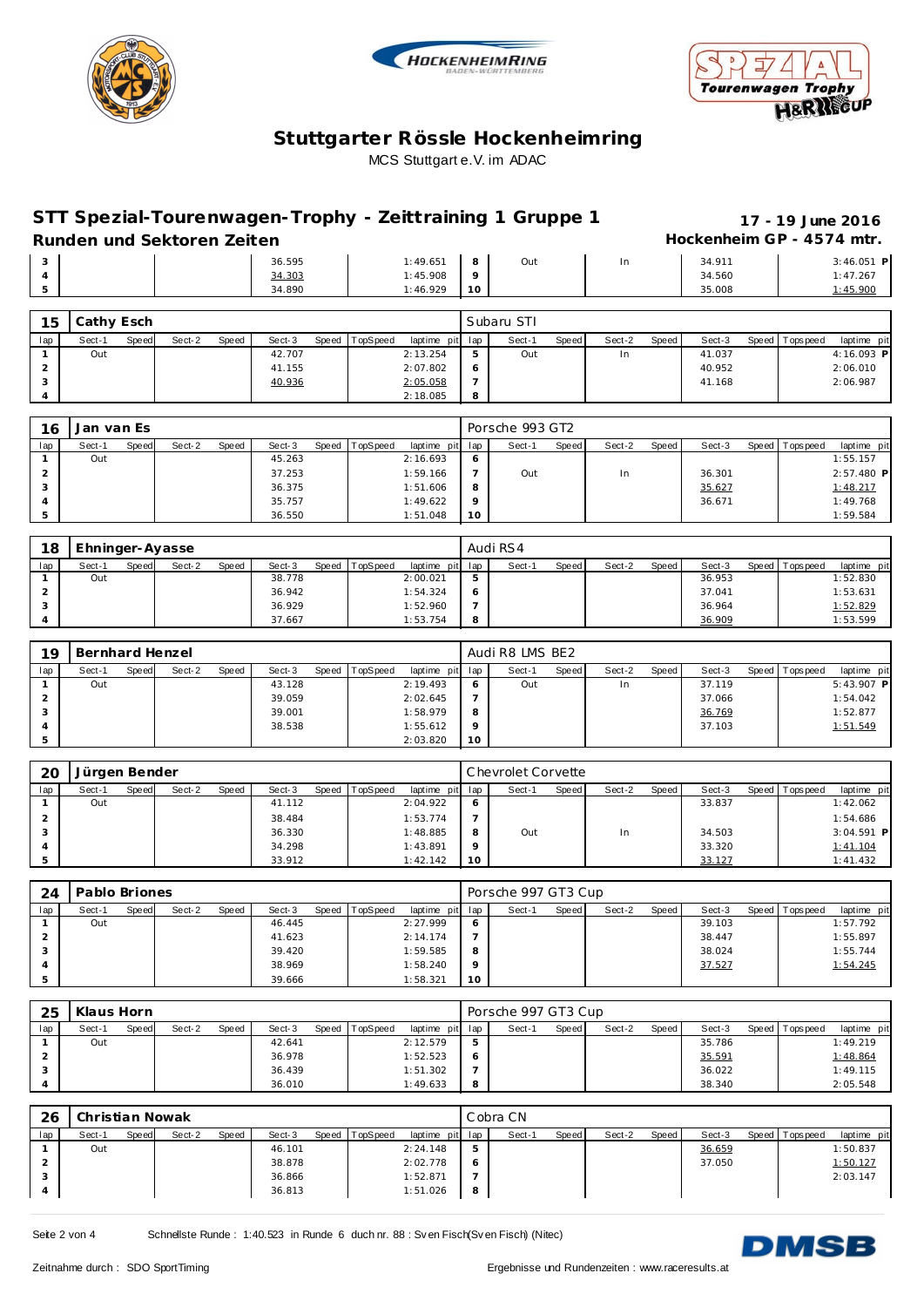





### **STT Spezial-Tourenwagen-Trophy - Zeittraining 1 Gruppe 1 17 - 19 June 2016** Runden und Sektoren Zeiten **Munden und Sektoren Zeiten Hockenheim GP** - 4574 mtr.

| 28  |        | 'Anay Lorenzo" |        |       |        |                |                 |                | Lamborghini Supertrofeo |       |        |       |        |                 |             |
|-----|--------|----------------|--------|-------|--------|----------------|-----------------|----------------|-------------------------|-------|--------|-------|--------|-----------------|-------------|
| lap | Sect-1 | Speed          | Sect-2 | Speed | Sect-3 | Speed TopSpeed | laptime pit lap |                | Sect-1                  | Speed | Sect-2 | Speed | Sect-3 | Speed Tops peed | laptime pit |
|     | Out    |                |        |       | 39.768 |                | 2:01.977        | $\overline{5}$ |                         |       |        |       | 36.982 |                 | 1:50.743    |
|     |        |                |        |       | 37.369 |                | 1:54.536        | O              |                         |       |        |       | 39.562 |                 | 2:03.787    |
|     |        |                |        |       | 36.823 |                | 1:51.118        |                |                         |       |        |       | 36.493 |                 | 1:49.861    |
|     |        |                |        |       | 36.976 |                | 1:50.107        | 8              |                         |       |        |       |        |                 | 2:00.172    |

| 29  | Wolfgang Triller |       |        |       |        |                |                 | Porsche 997 GT3 Cup |       |        |       |        |                 |              |
|-----|------------------|-------|--------|-------|--------|----------------|-----------------|---------------------|-------|--------|-------|--------|-----------------|--------------|
| lap | Sect-1           | Speed | Sect-2 | Speed | Sect-3 | Speed TopSpeed | laptime pit lap | Sect-1              | Speed | Sect-2 | Speed | Sect-3 | Speed Tops peed | laptime pit  |
|     | Out              |       |        |       |        |                | 2:09.977        | Out                 |       | In     |       | 35.029 |                 | $2:37.261$ P |
|     | Out              |       | In     |       |        |                | $3:00.041$ P    |                     |       |        |       | 34.521 |                 | 1:45.11      |

| 40             | Edy Kamm |       |        |       |        |       |          |                 |                 | Audi A4 DTM |       |        |       |        |                 |             |
|----------------|----------|-------|--------|-------|--------|-------|----------|-----------------|-----------------|-------------|-------|--------|-------|--------|-----------------|-------------|
| lap            | Sect-1   | Speed | Sect-2 | Speed | Sect-3 | Speed | TopSpeed | laptime pit lap |                 | Sect-1      | Speed | Sect-2 | Speed | Sect-3 | Speed Tops peed | laptime pit |
|                | Out      |       |        |       | 41.638 |       |          | 2:17.177        |                 |             |       |        |       | 33.245 |                 | 1:43.083    |
|                |          |       |        |       | 37.659 |       |          | 1:55.796        | 8               |             |       |        |       | 33.740 |                 | 1:45.444    |
| - 3            |          |       |        |       | 35.970 |       |          | 1:48.239        | $\circ$         |             |       |        |       | 33.243 |                 | 1:43.850    |
| $\overline{A}$ |          |       |        |       | 33.572 |       |          | 1:45.186        | 10              |             |       |        |       | 35.313 |                 | 1:44.090    |
| 5              |          |       |        |       | 33.379 |       |          | 1:44.164        | 11              |             |       |        |       | 34.223 |                 | 1:44.320    |
| O              |          |       |        |       | 33.222 |       |          | 1:43.666        | 12 <sub>1</sub> |             |       |        |       |        |                 |             |

| 44      |        |       | Lisa Christin Brunner |       |        |       |          |                 |         | Audi TT RS |       |        |       |        |                 |              |
|---------|--------|-------|-----------------------|-------|--------|-------|----------|-----------------|---------|------------|-------|--------|-------|--------|-----------------|--------------|
| lap     | Sect-1 | Speed | Sect-2                | Speed | Sect-3 | Speed | TopSpeed | laptime pit lap |         | Sect-1     | Speed | Sect-2 | Speed | Sect-3 | Speed Tops peed | laptime pit  |
|         | Out    |       |                       |       | 45.784 |       |          | 2:19.136        | $\circ$ |            |       |        |       | 38.601 |                 | 1:56.841     |
|         |        |       |                       |       | 40.255 |       |          | 2:02.799        |         |            |       |        |       | 38.486 |                 | 1:57.292     |
| $\cdot$ |        |       |                       |       | 39.386 |       |          | 1:57.918        | 8       |            |       |        |       | 38.371 |                 | 1:56.909     |
|         |        |       |                       |       | 38.538 |       |          | 1:56.852        | $\circ$ |            |       |        |       |        |                 | 2:02.975     |
|         |        |       |                       |       | 38.874 |       |          | 1:56.771        | 10      | Out        |       | In     |       | 38.977 |                 | $3:15.138$ P |

| 45  | Ludwig Fetz |       |        |       |        |                |                 |              | Audi TT RS |       |        |       |        |                 |             |
|-----|-------------|-------|--------|-------|--------|----------------|-----------------|--------------|------------|-------|--------|-------|--------|-----------------|-------------|
| lap | Sect-1      | Speed | Sect-2 | Speed | Sect-3 | Speed TopSpeed | laptime pit lap |              | Sect-1     | Speed | Sect-2 | Speed | Sect-3 | Speed Tops peed | laptime pit |
|     | Out         |       |        |       | 45.444 |                | 2:17.687        | <sup>6</sup> |            |       |        |       | 38.457 |                 | 1:59.567    |
| ∠   |             |       |        |       | 40.333 |                | 2:03.994        |              |            |       |        |       | 38.034 |                 | 1:59.736    |
|     |             |       |        |       | 38.579 |                | 2:00.165        | 8            |            |       |        |       | 38.293 |                 | 1:57.280    |
| 4   |             |       |        |       | 39.114 |                | 1:58.699        | $\Omega$     |            |       |        |       | 38.168 |                 | 2:01.777    |
|     |             |       |        |       | 38.148 |                | 1:58.515        | 10           |            |       |        |       |        |                 |             |

| 55  |        |       | Dietmar Haggenmüller |       |        |                |                 | Lamborghini Huracan GT3 |       |        |       |        |                 |             |
|-----|--------|-------|----------------------|-------|--------|----------------|-----------------|-------------------------|-------|--------|-------|--------|-----------------|-------------|
| lap | Sect-1 | Speed | Sect-2               | Speed | Sect-3 | Speed TopSpeed | laptime pit lap | Sect-1                  | Speed | Sect-2 | Speed | Sect-3 | Speed Tops peed | laptime pit |
|     | Out    |       |                      |       | 46.859 |                | 3:35.443        |                         |       |        |       | 37.241 |                 | 1:52.549    |
|     |        |       |                      |       | 40.223 |                | 2:04.595        |                         |       |        |       | 36.292 |                 | 1:48.745    |

| 66  |        |       | Andreas Sczepansky |       |        |       |          |                 | Porsche 991 GT3 Cup |        |         |        |       |        |  |                 |             |  |
|-----|--------|-------|--------------------|-------|--------|-------|----------|-----------------|---------------------|--------|---------|--------|-------|--------|--|-----------------|-------------|--|
| lap | Sect-1 | Speed | Sect-2             | Speed | Sect-3 | Speed | TopSpeed | laptime pit lap |                     | Sect-1 | Speed ! | Sect-2 | Speed | Sect-3 |  | Speed Tops peed | laptime pit |  |
|     | Out    |       |                    |       | 45.634 |       |          | 2:16.972        | <sup>6</sup>        |        |         |        |       | 38.820 |  |                 | 1:52.992    |  |
|     |        |       |                    |       | 38.500 |       |          | 1:56.680        |                     |        |         |        |       | 34.956 |  |                 | 1:46.764    |  |
| - 0 |        |       |                    |       | 36.370 |       |          | 1:50.271        | 8                   |        |         |        |       | 35.137 |  |                 | 1:50.565    |  |
|     |        |       |                    |       | 36.640 |       |          | 1:48.786        | $\circ$             |        |         |        |       | 34.937 |  |                 | 1:46.366    |  |
|     |        |       |                    |       | 35.833 |       |          | 1:52.805        | 10                  |        |         |        |       | 34.897 |  |                 | 1:46.114    |  |

| 69  |        | Torsten Klimmer |        |       |        |       |          |                 |         |        | Porsche 997 GT3 Cup |        |       |        |  |                 |             |  |  |  |
|-----|--------|-----------------|--------|-------|--------|-------|----------|-----------------|---------|--------|---------------------|--------|-------|--------|--|-----------------|-------------|--|--|--|
| lap | Sect-1 | Speed           | Sect-2 | Speed | Sect-3 | Speed | TopSpeed | laptime pit lap |         | Sect-1 | Speed               | Sect-2 | Speed | Sect-3 |  | Speed Tops peed | laptime pit |  |  |  |
|     | Out    |                 |        |       | 40.427 |       |          | 2:46.020        | O       |        |                     |        |       | 36.460 |  |                 | 1:51.544    |  |  |  |
| ∼   |        |                 |        |       | 37.353 |       |          | 1:55.286        |         |        |                     |        |       | 36.349 |  |                 | 1:50.026    |  |  |  |
|     |        |                 |        |       | 36.979 |       |          | 1:53.120        | 8       |        |                     |        |       | 36.335 |  |                 | 1:49.573    |  |  |  |
|     |        |                 |        |       |        |       |          | 2:01.034        | $\circ$ |        |                     |        |       | 36.194 |  |                 | 1:49.965    |  |  |  |
|     | Out    |                 | In.    |       | 37.405 |       |          | $3:41.906$ P 10 |         |        |                     |        |       |        |  |                 |             |  |  |  |

| $\neg \wedge$ | Rolf Rummel |       |        |       |        |       |          |                 |         | Porsche 996 GT2 |       |        |       |        |  |                |             |  |
|---------------|-------------|-------|--------|-------|--------|-------|----------|-----------------|---------|-----------------|-------|--------|-------|--------|--|----------------|-------------|--|
| lap           | Sect-1      | Speed | Sect-2 | Speed | Sect-3 | Speed | TopSpeed | laptime pit lap |         | Sect-1          | Speed | Sect-2 | Speed | Sect-3 |  | Speed Topspeed | laptime pit |  |
|               | Out         |       |        |       | 45.145 |       |          | 2:15.712        |         |                 |       |        |       | 35.831 |  |                | 1:48.209    |  |
|               |             |       |        |       | 40.273 |       |          | 2:03.266        | $\circ$ |                 |       |        |       | 36.790 |  |                | 1:49.385    |  |

Seite 3 von 4 Schnellste Runde : 1:40.523 in Runde 6 duch nr. 88 : Sv en Fisch(Sv en Fisch) (Nitec)